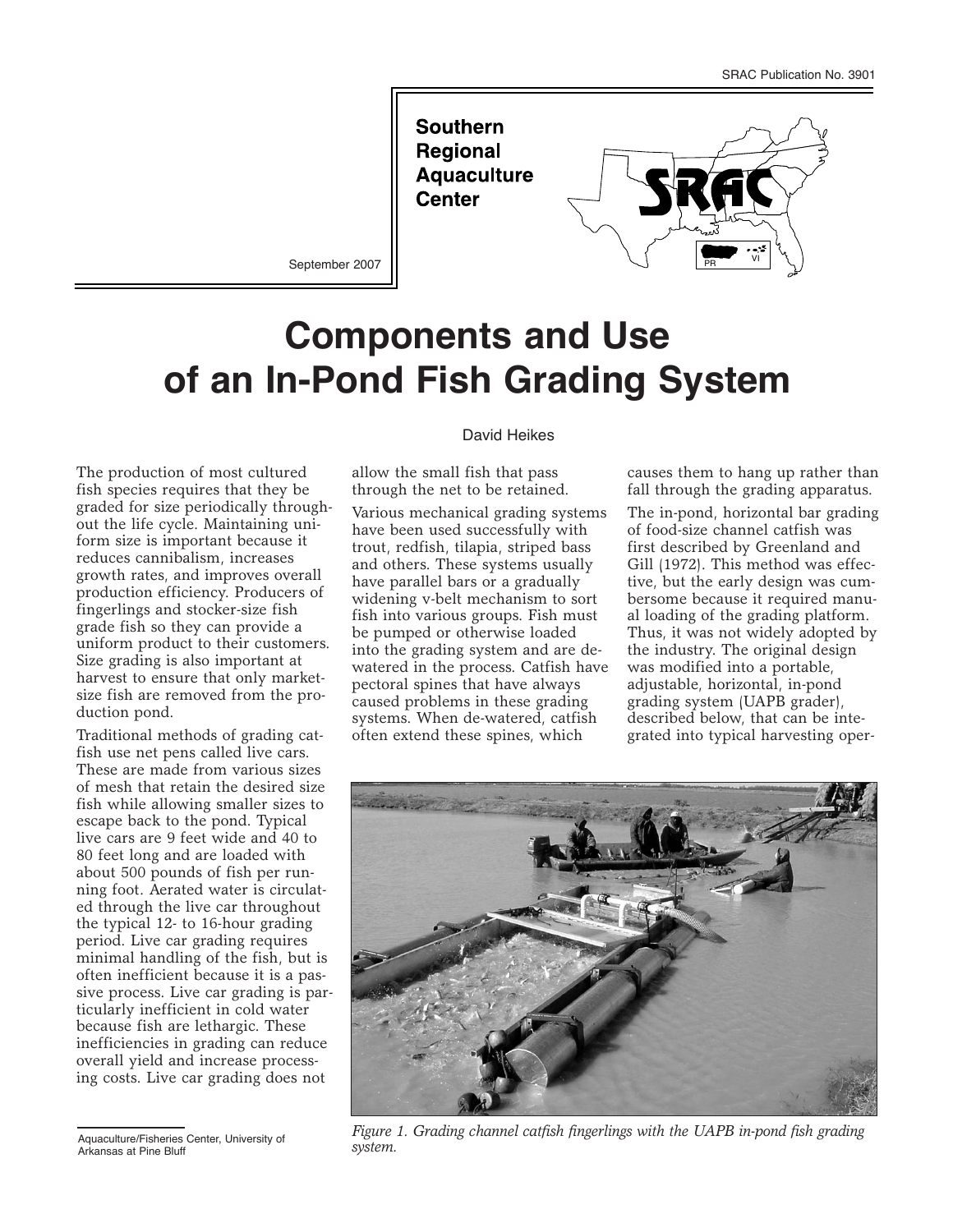ations for commercial catfish, striped bass, redfish, and possibly others (Fig. 1).

# **System design**

The in-pond fish grading system has three major components: a trailer with an integrated 8-inch, re-lift style water pump; a fish eduction chamber; and a floating, adjustable, horizontal bar grader (Fig. 2). When grading through this device, fish never fully leave the water. Once fish are landed by the traditional method of seining them into a live car, the net is attached to the eduction chamber. A stream of water pumped through the eduction chamber directs fish and water up onto the horizontal grading surface.

Once in the grader, fish try to escape by swimming down through the parallel bars. Smaller fish that escape can be returned to the pond or caught in a live car under the grader. Fish too large to fit through the bars simply swim off the end of the grader and are collected in another live car positioned off the end. The bar spacing is fully adjustable (typically from 2-inch to

0.5-inch) by distorting the rectangular shape of the grader panel to a diamond or parallelogram shape.

## **Trailer/pump**

The UAPB grader was designed for use in earthen ponds and can be transported easily between ponds with the trailer/pump unit. The backbone of the trailer is an integrated 8-inch, re-lift style water pump that can pump more than 3,000 gallons per minute. The water pump is PTO-driven (540 RPM) and can be powered by most small tractors used on fish farms (minimum 30-hp tractor recommended).

A standard 8-inch, bell-end, irrigation starter fitting is situated directly above the pump bowl as an attachment point for the 8-inch hose that connects to the grading system's eduction chamber. A 3 inch, type F, cam-lock-style fitting is positioned at the top back of the pump bowl (just below the 8-inch outlet) as an attachment point for a 3-inch hose that powers the water jet on the grading system.

Surrounding the water pump is a heavy duty, boat-style trailer frame



Figure 2. Components of the in-pond fish grading system: A) a trailer with an inte-<br>grated Rinch re-lift style water nump: BLa fish eduction chamber: and CLa float. Surface without bumping into the *grated, 8-inch, re-lift style water pump; B) a fish eduction chamber; and C) a floating, adjustable, horizontal bar grader.*

with axle-protecting mud skids. The trailer frame carries a rack and 1,800-pound marine winch system that accommodates the fish grading platform.

## **Fish eduction chamber**

The fish eduction chamber is essentially a fish cage with a water jet shooting through it. It operates on the principle of an eduction pump, where a liquid or gas under pressure is jetted through an open chamber and into a larger diameter pipe. This creates a negative pressure in the open chamber, where various materials can be introduced to the water stream.

The system described here uses pond water under pressure created by the 8-inch, re-lift pump. The 8-inch stream of water is directed through an open chamber and toward a 14-inch, urethane, flex-duct assembly that connects to the fish grading platform (Fig. 3). A standard 4-foot by 6-foot sock tunnel is fastened to the eduction chamber as an attachment point for a traditional fish live car.

When fish are crowded into the eduction chamber, they are pulled into the water stream and directed through the 14-inch, urethane, flex-duct assembly to the grading platform.

### **Horizontal bar grader**

The horizontal bar grader design was adapted from and improved on an earlier design described by Greenland and Gill (1972). The grading system also incorporates a unique parallel bar panel design developed by David Heikes at the University of Arkansas at Pine Bluff (United States Patent No. 6,015,049) (Heikes, 2000). This panel design maintains the spacing of the parallel grading bars with fully threaded, 4-inch, tap bolt "pins" positioned at precise increments along six cross braces. This configuration allows the grading bars to be positioned well above the cross braces. Fish can travel the length of the grading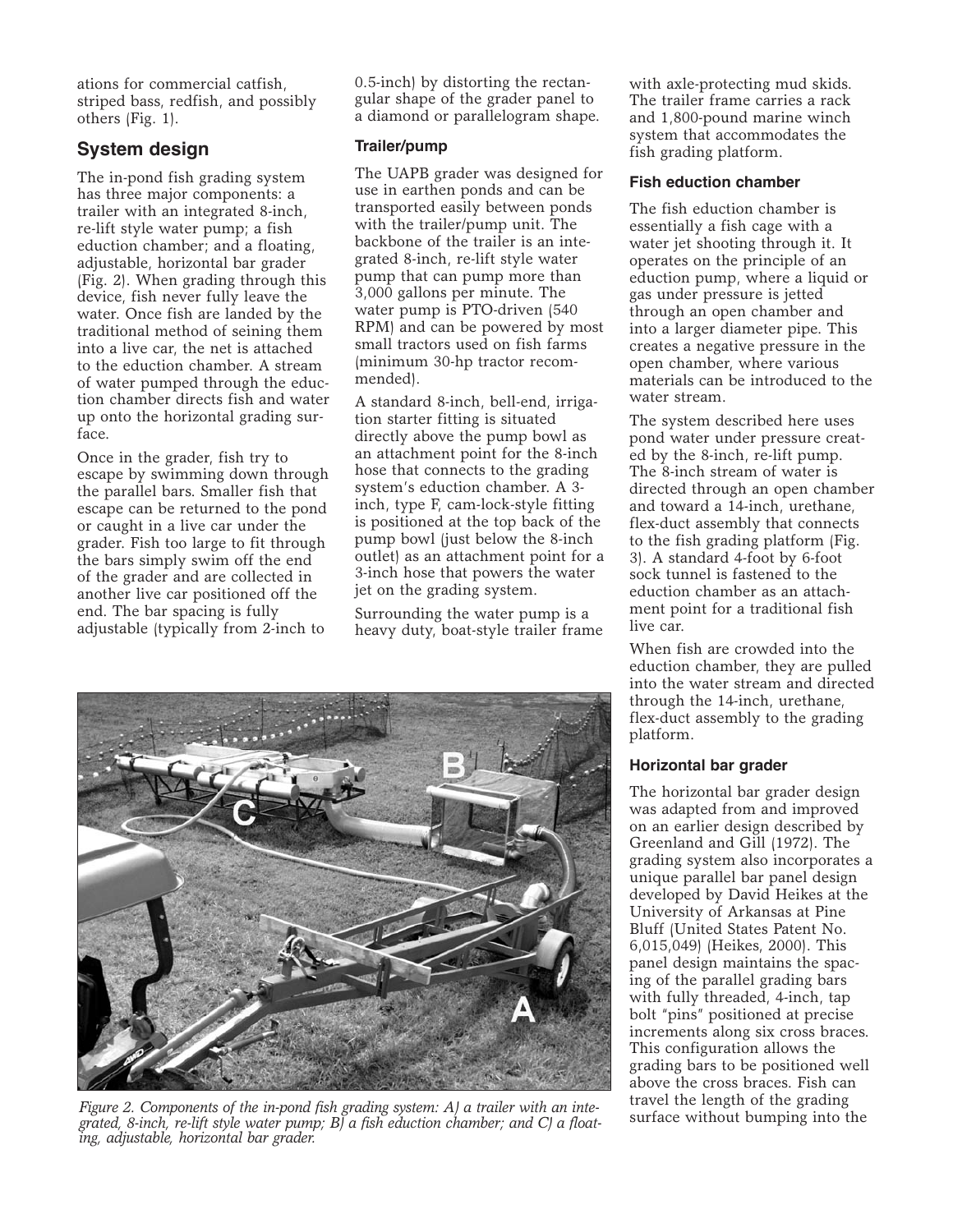

*Figure 3. Inside view of the eduction chamber with attached live car. The 8-inch water jet (bottom left) moves the fish across the eduction chamber and into the 14 inch, urethane, flex-duct assembly (bottom right). The 14-inch, urethane, flex-duct assembly connects to the in-pond grader.*

ment channels for the grader flotation pontoons. This allows for minor adjustment of the slope of the grading surface during grading. The panel must slope slightly downward as fish move across the grading surface in order to keep the fish moving.

One end of the fish grader box is enclosed with a special attachment mechanism "hopper" for the 14-inch fish delivery hose coming from the eduction chamber. The grading system is also fitted with a bar spacing adjustment mechanism and calibrated adjustment gauge.

# **Operation of the in-pond grading system**

Before fish can be graded with the UAPB grader, they must first be seined from the pond and contained in live cars according to typical seining protocols. It is important to maintain excellent water quality in the live cars to reduce the stress associated with handling. The live car containing the ungraded fish is then positioned where water is 3 to 4 feet cross braces, which is crucial in

keeping fish moving across the grading surface unimpeded.

The grading panel is 6 feet wide by 16 feet long (Fig. 4). Panels designed to grade fingerlings and stocker-size fish (4inches to 0.33 pounds) are fashioned from thirty 0.75-inch, schedule 40 aluminum pipes. Food-fish panels are made with twenty 1-inch, schedule 40 aluminum pipes. Each grading bar is drilled and tapped and is attached to the cross brace by threading the tap bolt "pins" into the threads of the grading bar. This allows the entire panel to pivot slightly on the threads when the bar spacing is adjusted. The bars remain parallel, but get closer together as the rectangular shape of the grader is distorted to a diamond shape.

The side panels of the grader are 16 feet long by 1 foot high and are fabricated from 0.125-inch x 1.5 inch square tubing with a 0.063 inch aluminum skin fastened to the inside. The outside of the two side panels has adjustable attach-



*Figure 4. Top view of the in-pond grader showing the parallel bar grading surface, water jet system, and bar-spacing adjustment mechanism.*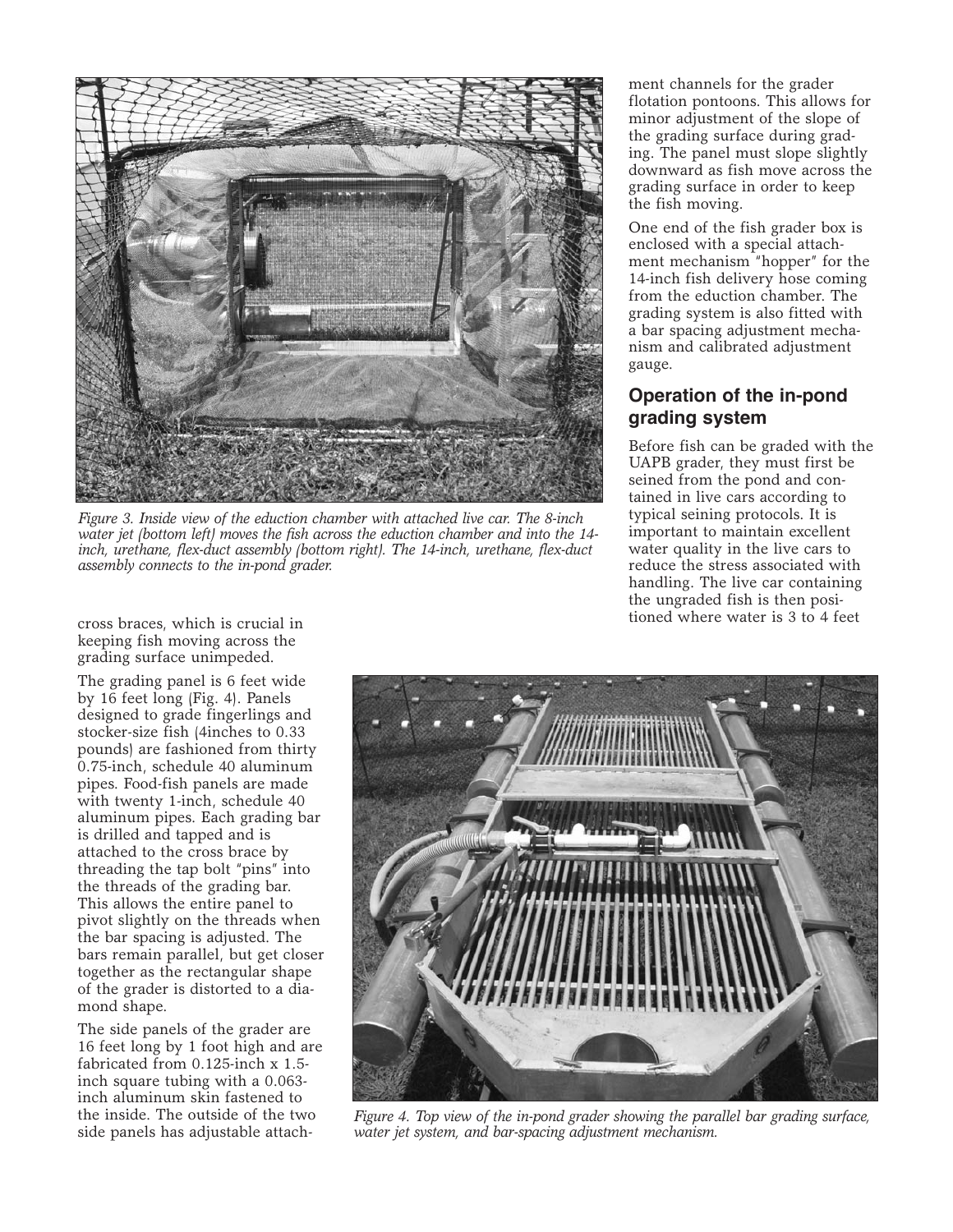deep and held in position with 8 foot metal stakes at a right angle to and about 20 feet from the bank.

The fish grader is then backed into the pond and floated off the trailer, just like launching a boat. The eduction chamber is then attached to the frame or zipper system of the live car. Next, the grader is attached to the eduction chamber via the 14-inch, urethane, flex-duct assembly. The flex-duct assembly is permanently attached to the eduction chamber, but must be attached to the underside of the hopper end of the fish grader via a spring-loaded clip mechanism.

The grader is typically situated parallel to the bank and to the left (as you are facing the pond) of the live car containing the ungraded fish. Two additional hose assemblies are then connected. The 8 inch, urethane, flex-duct hose assembly connects the 8-inch water pump to the eduction chamber. The 3-inch EPDM hose assembly is then attached to connect the pump bowl to the water jet on top of the fish grader.

At this point, the grader should be adjusted to the appropriate bar spacing (discussed below). Next, if the small fish swimming through the grader are to be captured, a small-mesh live car should be situated under the grader. Cleats on the hopper end and the opposite end of the grading system hold the live car float lines securely in place. A third live car can now be positioned and attached to the end of the fish grader so that fish too large to escape through the grading panel will swim off the end of the grader and into the net. Once all the live cars are in place and secured with metal stakes, the throat leading to the ungraded fish can be opened.

The tractor PTO is engaged and the tractor engine speed (RPMs) is adjusted until an appropriate water flow is established through the grading system. For fingerlings, the 14-inch water plume should rise about 4 to 6 inches from the base of the loading hopper. For larger fish, the water

plume should rise about 6 to 8 inches. When grading in cold water, flow can be reduced slightly to allow ample time for the grading of sluggish fish.

Fish must be carefully crowded into the eduction chamber. The recommended method of crowding is to use a floating pipe (crowding pipe) made from 6-inch x 16-foot PIP irrigation pipe capped on both ends. This crowding pipe can be inserted under the net containing the ungraded fish so that approximately 5,000 pounds of fish are "cut off" and contained between the crowding pipe and the eduction chamber. The pipe can then be moved toward the eduction chamber by carefully rolling the net up over the floating pipe and pushing the float toward the eduction chamber. Great care should be taken so that fish are not overcrowded and the water quality in the live cars is maintained. Overcrowding and oxygen depletion will stress the fish and cause them not to grade properly.

#### **Recommended bar spacing**

The UAPB grader has an adjustment mechanism and bar spacing gauge

calibrated to the parallel bar panel in the grading system. The bar space and corresponding fish size (Table 1) are marked on the gauge to allow users to simply turn the adjustment crank to select for the desired size fish. This is the approximate split point (the spacing that allows about 50 percent of a size class to escape through the panel and 50 percent to swim off the end) based on an average population of fish. Fish in any particular pond may grade slightly differently because of their condition, the water temperature, and the particular strain of fish being graded. Additional information on grading can be found in SRAC publication no. 391, "Sorting and Grading Warmwater Fish."

Before grading, producers must understand the population to be graded. An accurate sample of fish should be analyzed to help in selecting the correct bar spacing. To assist with this process, a sampling protocol and an Excel spreadsheet program (Fingerling Calculator) have been developed for use with channel catfish. This process involves measuring a representative sample of fingerlings

| <b>Bar spacing (inches)</b> | Length (inches) | Weight (lbs/1000) |
|-----------------------------|-----------------|-------------------|
| 0.500                       | 4               | 19.1              |
| 0.625                       | 5               | 35.3              |
| 0.750                       | 6               | 58.8              |
| 0.875                       | 7               | 91.0              |
| 1.000                       | 8               | 133.3             |
| 1.125                       | 9               | 187.1             |
| 1.250                       | 10              | 333               |
| 1.375                       | 11              | 432               |
| 1.500                       | 12              | 573               |
| 1.625                       | 12.5            | 650               |
| 1.750                       | 14.25           | 1000              |
| 1.875                       | 15              | 1180              |
| 2.000                       | 15.35           | 1260              |

**Table 1. Bar spacing (width between bars) and corresponding length and weight of channel catfish retained by the in-pond grader.**

Values are approximate and can vary slightly with fish condition, water temperature and fish strain.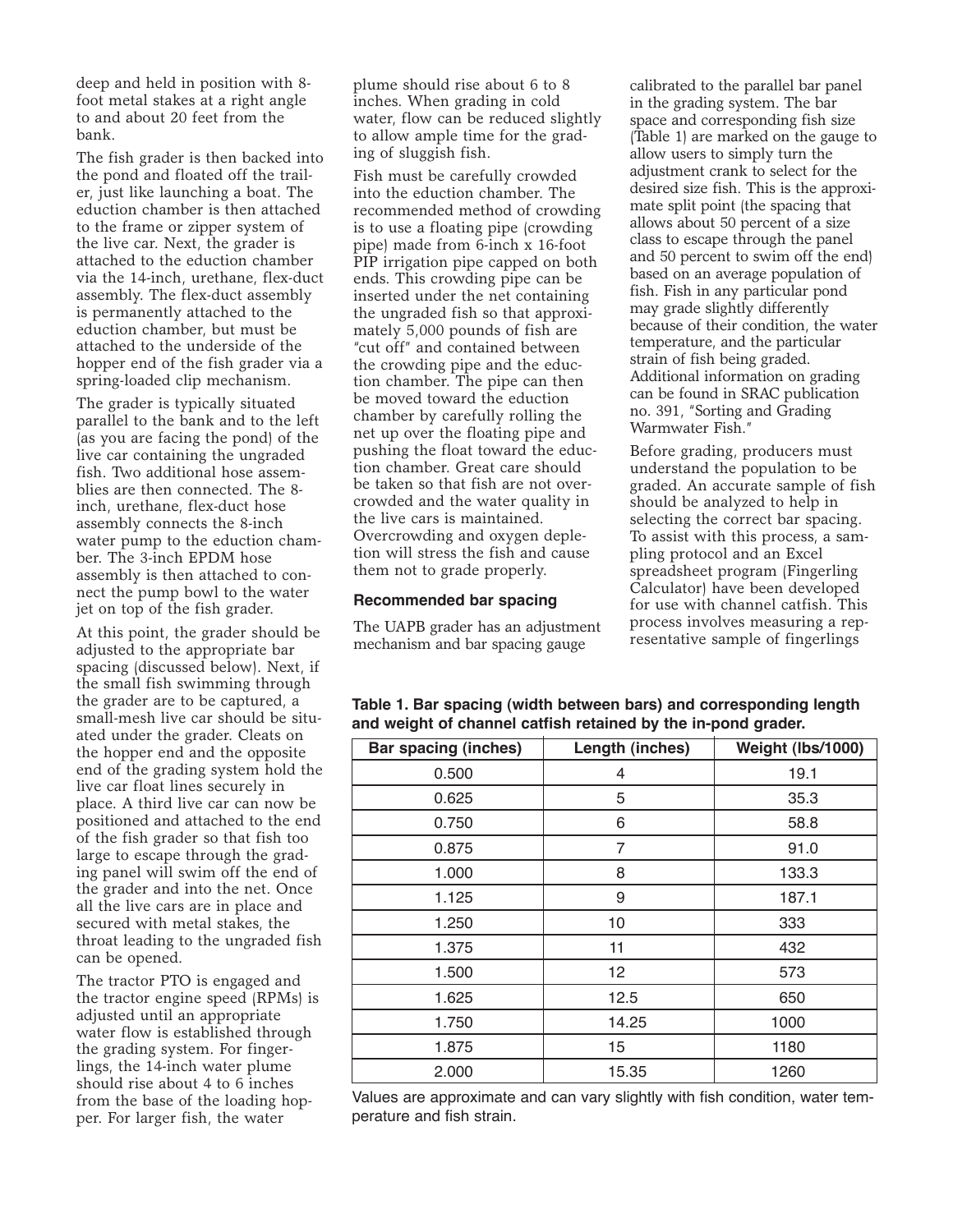with a fish measuring board to the nearest 0.25-inch. The results are then entered into the Fingerling Calculator, along with an estimate of the total pounds caught in the live car. The spreadsheet program estimates the total number, total weight, and average weight of fish that would be retained or released at the various bar spacings. A copy of this spreadsheet program can be downloaded from the UAPB Web site at *http://uaex.edu/agfi/extension/ equipment/*.

# **Advantages and disadvantages of the in-pond grader**

To date, 19 catfish production facilities in Arkansas, Mississippi, Alabama and Oklahoma and at least four hybrid striped bass production facilities in Mississippi and North Carolina have adopted the UAPB in-pond fish grading technology. Most of these producers raise and sell graded fingerlings. Other producers raise stocker-size fish for their own production ponds. Producers who have adopted the system for grading fingerlings and stocker-size fish report significant improvement in the quality of grading (over net grading) and a major reduction in seining labor when more than one size fish is marketed from the same pond.

The standard method of net (live car) grading to sort fish into two sizes would require an initial seining, with fish being held overnight in a live car with a mesh size that allows the small fish to escape back to the pond. The pond then has to be seined a second time on the following day to capture the smaller fish. The in-pond grader allows a producer to seine the pond once and immediately separate the fish into two or more size groups. This allows the producer to fine-tune the grading to make certain the customer receives the size fish requested; it also eliminates the guess work and multiple seinings involved with passive overnight grading.

Another major advantage of the inpond grader is that it can sort fish that could not be sorted by net grading. Hybrid striped bass, channel x blue hybrid catfish, tilapia and various other fishes have been graded successfully with the inpond grader. To date, the only fish that has not responded well to the in-pond grader is the largemouth bass (*micropterus salmoides*), as they do not swim downwards as an escape response.

Research has shown that using the in-pond grader on commercial catfish operations is economically feasible (Trimpey, 2005). Partial budget analyses indicate positive net returns for all farm sizes adopting this grading system, with payback periods ranging from 0.1 to 2.0 years depending on the farm scenario. An additional benefit of the better grading of food-size catfish is the reduction of size variation at the processing plant. Keeping more sub-marketable fish in the production pond benefits the producer and markedly increases processing plant efficiency.

The primary disadvantage of the in-pond grading system is that it requires more labor than the passive sock grading of food fish. Grading large quantities of foodsize fish is time consuming (typically 400 to 500 pounds per minute) and physically difficult. Some producers may not be willing to adopt the in-pond grading system for food-size catfish until they are offered a greater incentive to provide well-graded fish to the processing plants.

### **Vendors**

Complete in-pond fish grading systems and/or grader components can be manufactured by contacting the following vendors:

Gatlin Services, Inc. 430 Grider Field Rd. Pine Bluff, AR 71601-9795 870-536-3828

Geddies Machine and Repair Shop 223 Bailey Drive Hollandale, MS 38748 662-827-2572

Delta Net and Twine 3148 Hwy. 1 South Greenville, MS 38701 662-332-0841

## **Selected Bibliography**

- Greenland, D. and R. Gill. 1972. Development and operation efficiency of a catfish grader. *Progressive Fish-Culturist*. 34 (2) 76-80.
- Jensen, G. L. Sorting and Grading Warmwater Fish. SRAC Publication No. 391. Southern Regional Aquaculture Center.
- Steeby, J. A. 1995. A centimeter based length-weight relationship for channel catfish fingerlings grown under commercial conditions in Mississippi. *Progressive Fish-Culturist* 57:161-163.
- Steeby, J. A., R. L. Busch and C. S. Tucker. 1991. A length-weight relationship for channel catfish grown under commercial conditions in Mississippi. *Progressive Fish-Culturist*. 57:57-60.
- Trimpey, J., C. Engle, D. Heikes, K. Davis and A. Goodwin. 2004. A comparison of new in-pond grading technology to live-car grading for food-sized channel catfish (*Ictalurus punctatus*). *Aquacultural Engineering* 31:263- 276.
- Trimpey, J. and C. Engle. 2005. The economic feasibility of adoption of a new in-pond mechanical grader for foodsized channel catfish (*Ictalurus punctatus*). *Aquacultural Engineering* 32:411-423.